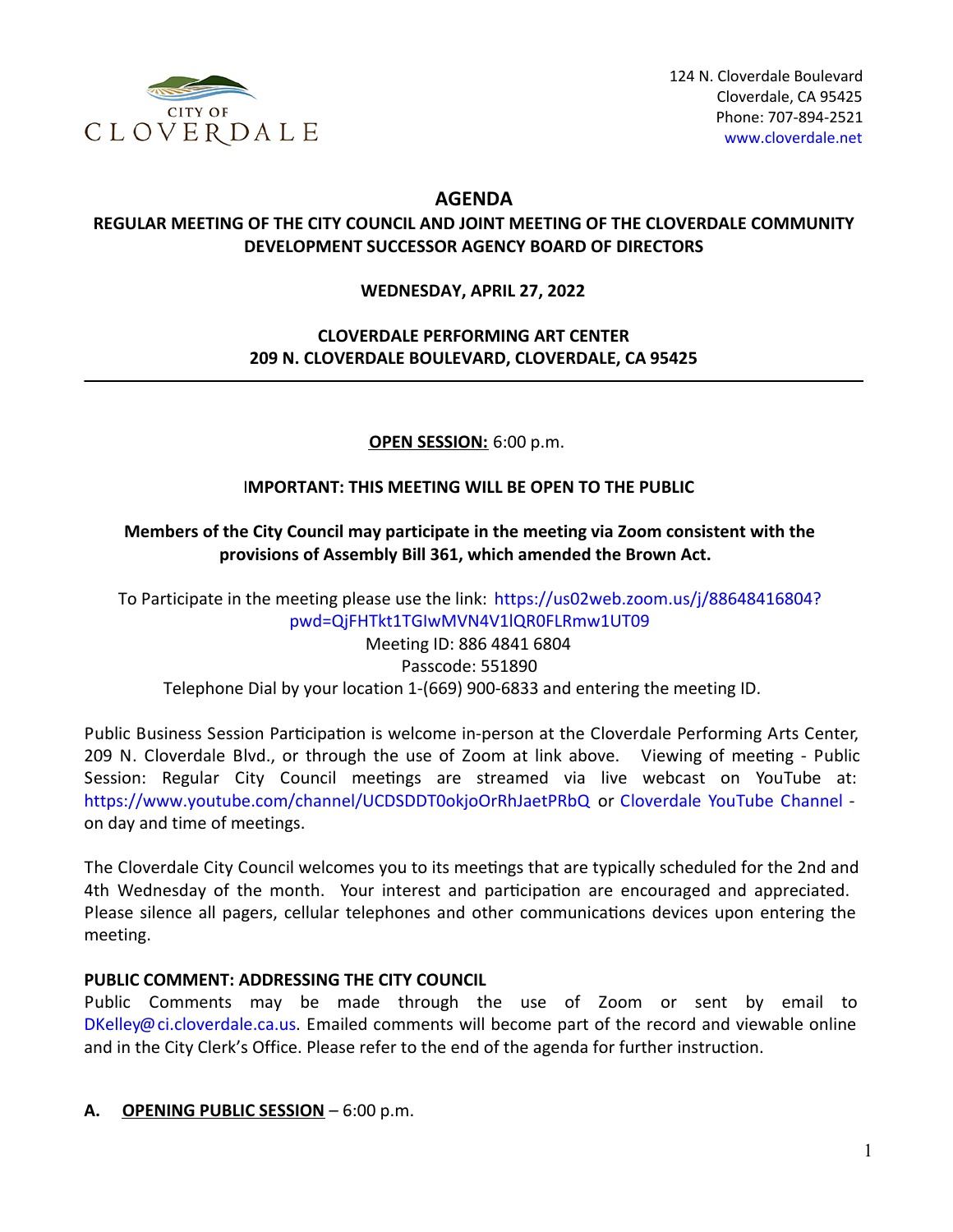- Call to Order
- Pledge of Allegiance
- Roll Call:
	- Mayor Lands
	- Vice Mayor Wolter
	- Councilmember Bagby
	- Councilmember Cruz
	- Councilmember Palla
- Conflict of Interest Declaration
- Agenda Review Regular Session (Changes and/or Deletions)
- **B. PUBLIC COMMENTS:** Any person wishing to speak to the City Council on any item not listed on the agenda may do so at this time. Members of the public have the right to speak on any item on the Council Agenda at the time the item comes up for consideration. Pursuant to the Brown Act, the City Council is not allowed to consider issues or take action on any item not listed on the agenda. Per City Council Policy, three minutes are typically allotted to each speaker.

# **C. PROCLAMATIONS/PRESENTATIONS:** (10 Minutes)

- C.1 Student Liaison Report
- C.2 Proclamation "Municipal Clerks Week [Proclamation](https://legistarweb-production.s3.amazonaws.com/uploads/attachment/pdf/1341469/Proclamation_-_Municipal_Clerks_Week.pdf) - Municipal Clerks Week.pdf
- **D. CONSENT CALENDAR:** All items under Consent Calendar will be considered together by one action of the City Council unless any Councilmember or member of the public requests that an item be removed and considered separately.
	- D.1 Minutes of the April 13, 2022, City Council meeting

# **Recommended Action(s):**

Approve as submitted or approve with edits D.1 4-13-2022 Draft Cloverdale City Council [Minutes.pdf](https://legistarweb-production.s3.amazonaws.com/uploads/attachment/pdf/1343734/D.1_4-13-2022_Draft_Cloverdale_City_Council_Minutes.pdf)

D.2 Second reading of an Ordinance approving the amendments to Chapters 1.10 and 1.14 of the Cloverdale Municipal Code and adding Chapter 1.18 and 1.20 to the Cloverdale Municipal Code regarding code enforcement.

# **Recommended Action(s):**

By motion to Consent hold second reading by title only to adopt an Ordinance titled:

Ordnance of the City of Cloverdale amending Chapters 1.10 and 1.14 of the Cloverdale Municipal Code and adding Chapter 1.18 and 1.20 to the Cloverdale Municipal Code regarding Code Enforcement.

CC Agenda Report - Code Amendments Code [Enforcement\\_04\\_27\\_22.pdf](https://legistarweb-production.s3.amazonaws.com/uploads/attachment/pdf/1341193/CC_Agenda_Report_-_Code_Amendments_Code_Enforcement_04_27_22.pdf) Att 1 Cloverdale - Ordinance Amending Code [Enforcement](https://legistarweb-production.s3.amazonaws.com/uploads/attachment/pdf/1341194/Att_1_Cloverdale_-_Ordinance_Amending_Code_Enforcement_Procedures_4_27_22.pdf) Procedures 4\_27\_22.pdf

**E. COMMUNICATIONS:** Council may discuss at this time written communications sent to Councilmembers since the last council meeting. Written communications to be discussed will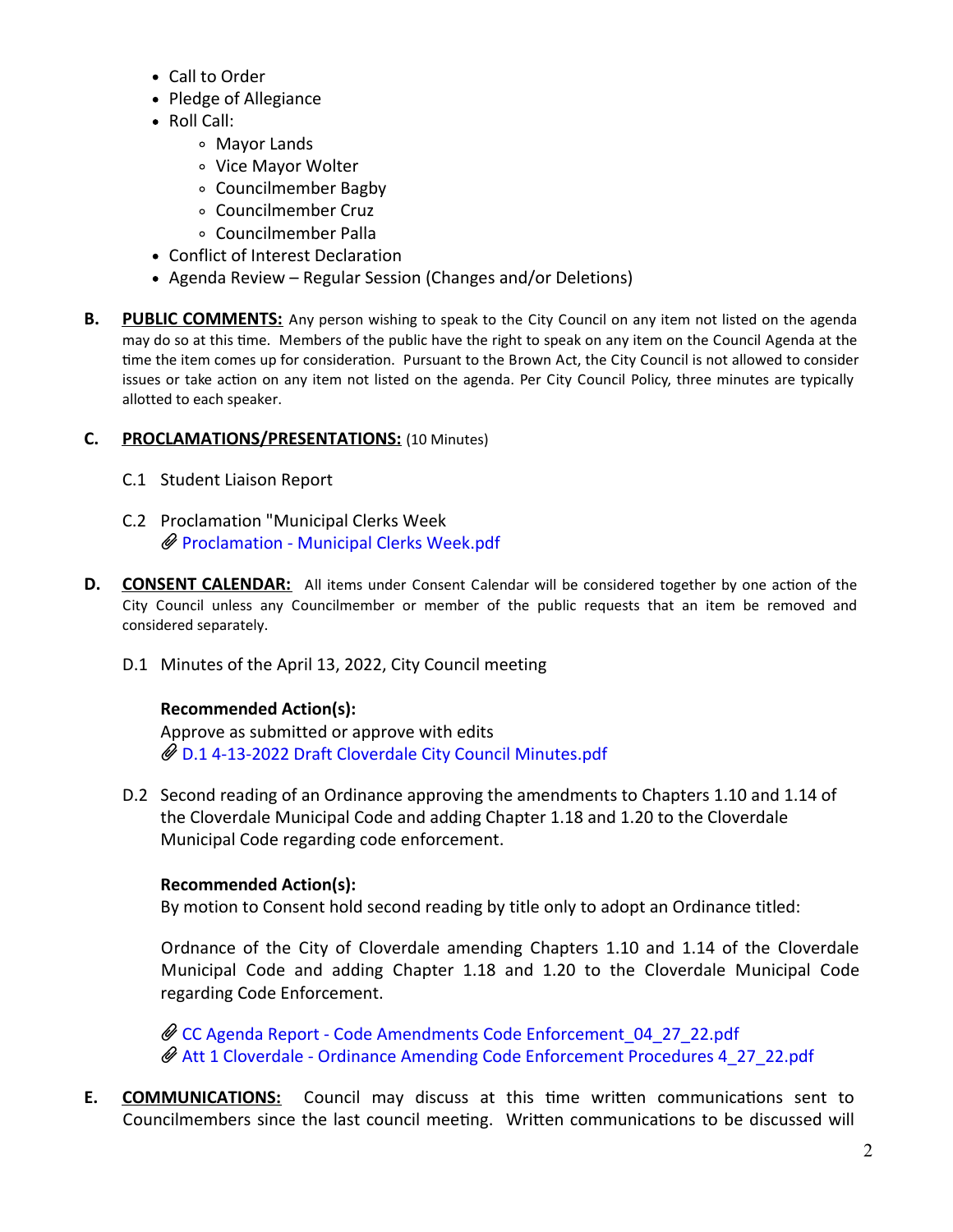be listed below, if any.

**F. PUBLIC HEARING:** Public Hearing items will begin at the time shown, or as close thereafter as possible, to allow for completion of the item.

# **G. NEW BUSINESS:**

G.1 Consider adopting a Resolution approving an Individual At-Will Employment Agreement with Michael Maloney for the position of City Clerk for the City of Cloverdale.

# **Recommended Action(s):**

The City Manager recommends that the City Council adopt a Resolution titled "A Resolution of the City Council of the City of Cloverdale approving an At-Will Employment Agreement with Michael Maloney for the City of Cloverdale City Clerk and authorizing the City Manager to execute the agreement on behalf of the City."

 $\mathscr Q$  Agenda Report - City Clerk Employment [Agreement.pdf](https://legistarweb-production.s3.amazonaws.com/uploads/attachment/pdf/1342103/Agenda_Report_-_City_Clerk_Employment_Agreement.pdf) Resolution - Approving City Clerk Employment [Agreement.pdf](https://legistarweb-production.s3.amazonaws.com/uploads/attachment/pdf/1342104/Resolution_-_Approving_City_Clerk_Employment_Agreement.pdf) City Clerk At-Will [Agreement-M.](https://legistarweb-production.s3.amazonaws.com/uploads/attachment/pdf/1342105/City_Clerk_At-Will_Agreement-M._Maloney.pdf) Maloney.pdf

G.2 Preliminarily Approve the Engineer's Report for FY 2022-23 for the City of Cloverdale Landscaping and Lighting Assessment District and Set the Time and date of the Public Hearing for Zones 1-7

# **Recommended Action(s):**

Landscaping and Lighting Assessment District:

Resolution No.  $\qquad -2022$  Intent to Levy and Collect Annual Assessments, Preliminarily Approve the Engineer's Report for FY 2022-23 for the City of Cloverdale Landscaping and Lighting Assessment District and Setting the Time and Date of the Public Hearing for Zone 1

Resolution No. \_\_\_\_\_-2022 Intent to Levy and Collect Annual Assessments, Preliminarily Approve the Engineer's Report for FY 2022-23 for the City of Cloverdale Landscaping and Lighting Assessment District and Setting the Time and Date of the Public Hearing for Zone 2

Resolution No. \_\_\_\_\_-2022 Intent to Levy and Collect Annual Assessments, Preliminarily Approve the Engineer's Report for FY 2022-23 for the City of Cloverdale Landscaping and Lighting Assessment District and Setting the Time and Date of the Public Hearing for Zone 3

Resolution No. <sup>2022</sup> Intent to Levy and Collect Annual Assessments, Preliminarily Approve the Engineer's Report for FY 2022-23 for the City of Cloverdale Landscaping and Lighting Assessment District and Setting the Time and Date of the Public Hearing for Zones 4, 5, 6 and 7

04-27-2022 LLAD Agenda [Report\\_Intent.pdf](https://legistarweb-production.s3.amazonaws.com/uploads/attachment/pdf/1341692/04-27-2022_LLAD_Agenda_Report_Intent.pdf) [04-27-2022](https://legistarweb-production.s3.amazonaws.com/uploads/attachment/pdf/1341693/04-27-2022_LLAD_Reso_of_Intent_Z1.pdf) LLAD Reso of Intent Z1.pdf

[04-27-2022](https://legistarweb-production.s3.amazonaws.com/uploads/attachment/pdf/1341695/04-27-2022_LLAD_Reso_of_Intent_Z3.pdf) LLAD Reso of Intent Z3.pdf

[04-27-2022](https://legistarweb-production.s3.amazonaws.com/uploads/attachment/pdf/1344573/04-27-2022_LLAD_Reso_of_Intent_Z4.pdf) LLAD Reso of Intent Z4.pdf

22-C-Engr's Report - Prelim signed complete NO [SPREAD.pdf](https://legistarweb-production.s3.amazonaws.com/uploads/attachment/pdf/1341939/22-C-Engr_s_Report_-_Prelim_signed_complete_NO_SPREAD.pdf)

# **H. SUBCOMMITTEE ITEMS:**

**Finance, Administration & Police**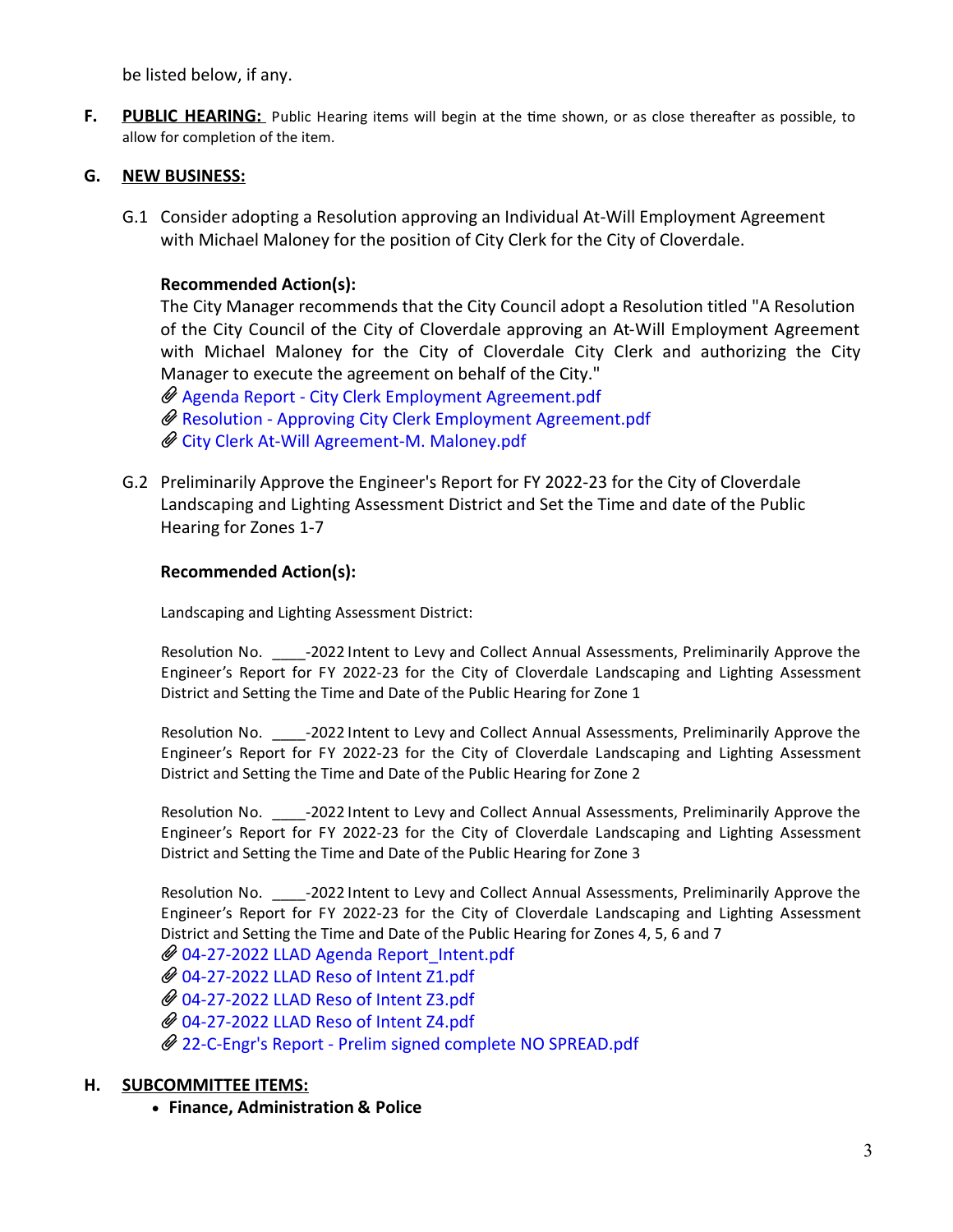- $\circ$  Next Meeting May 2, 2022 at 1:30 p.m.
- **Planning & Sustainability**
	- $\circ$  Next Meeting June 21, 2022 at 1:30 p.m.
- **Public Works & Facilities**
	- $\circ$  Next Meeting May 24, 2022 at 1:30 p.m.
- **Joint City/Cloverdale Fire District**
	- $\circ$  Next Meeting-June 13, 2022 at 5:30 p.m.
- **Joint City/Cloverdale Unified School District**  $\circ$  Next Meeting - May 16, 2022 at 4:30 p.m.
- **Homelessness Community Advisory Group**
	- $\circ$  Next Meeting -May 10, 2022 at 1:30 p.m.
- **I. SUBCOMMITTEE REPORTS:** (Verbal reports only)
- **J. COUNCIL REPORTS:** (Verbal reports only)
- **K. INFORMATIONAL REPORTS:**
- **L. LEGISLATIVE REPORTS, LETTERS OF SUPPORT/OPPOSITION:**
- **M. CITY MANAGER/CITY ATTORNEY REPORT(S):**

#### **N. STATUS UPDATE ON CURRENT IMPACTS TO WATER SUPPLY:** (Verbal report)

N.1 Russian River Drought Response - Pending Upper Russian River 2022 Voluntary Forbearance Program

#### **Recommended Action(s):**

Receive Information Memo - Russian River Voluntary Drought forebearance [agreement\\_2200419.pdf](https://legistarweb-production.s3.amazonaws.com/uploads/attachment/pdf/1344061/Memo_-_Russian_River_Voluntary_Drought_forebearance_agreement_2200419.pdf)

**O. STATUS UPDATE ON CURRENT EMERGENCY:** Discussion and possible direction related to COVID-19.

# **P. COUNCIL DIRECTION ON FUTURE AGENDA ITEMS:**

**Q. ADJOURNMENT:** The next regular meeting of the City Council and Cloverdale Community Development Successor Agency is scheduled or May 11, 2022, at 6:00 p.m.

**CERTIFICATE OF POSTING:** Pursuant to Government Code 54954.2, the agenda for this meeting was properly posted on or before 5:00 p.m. on April 21, 2022.

**IMPORTANT NOTICE REGARDING THIS CITY COUNCIL MEETING BELOW Public Attendees - When asked to do so by the** mayor, those wishing to address the City Council are asked to step up to the podium, speak directly into the microphone so everyone in the audience can hear and for your comments to be recorded into the official record. State your name and City of Residence for the record. Zoom Attendees will be muted until they are called upon for Public Comment. To make a public comment, use the "raise hand" icon on your smart device or desktop computer, or dial \*9 if you are using just your telephone. Please listen carefully for the Mayor or City Clerk to address you by name (or